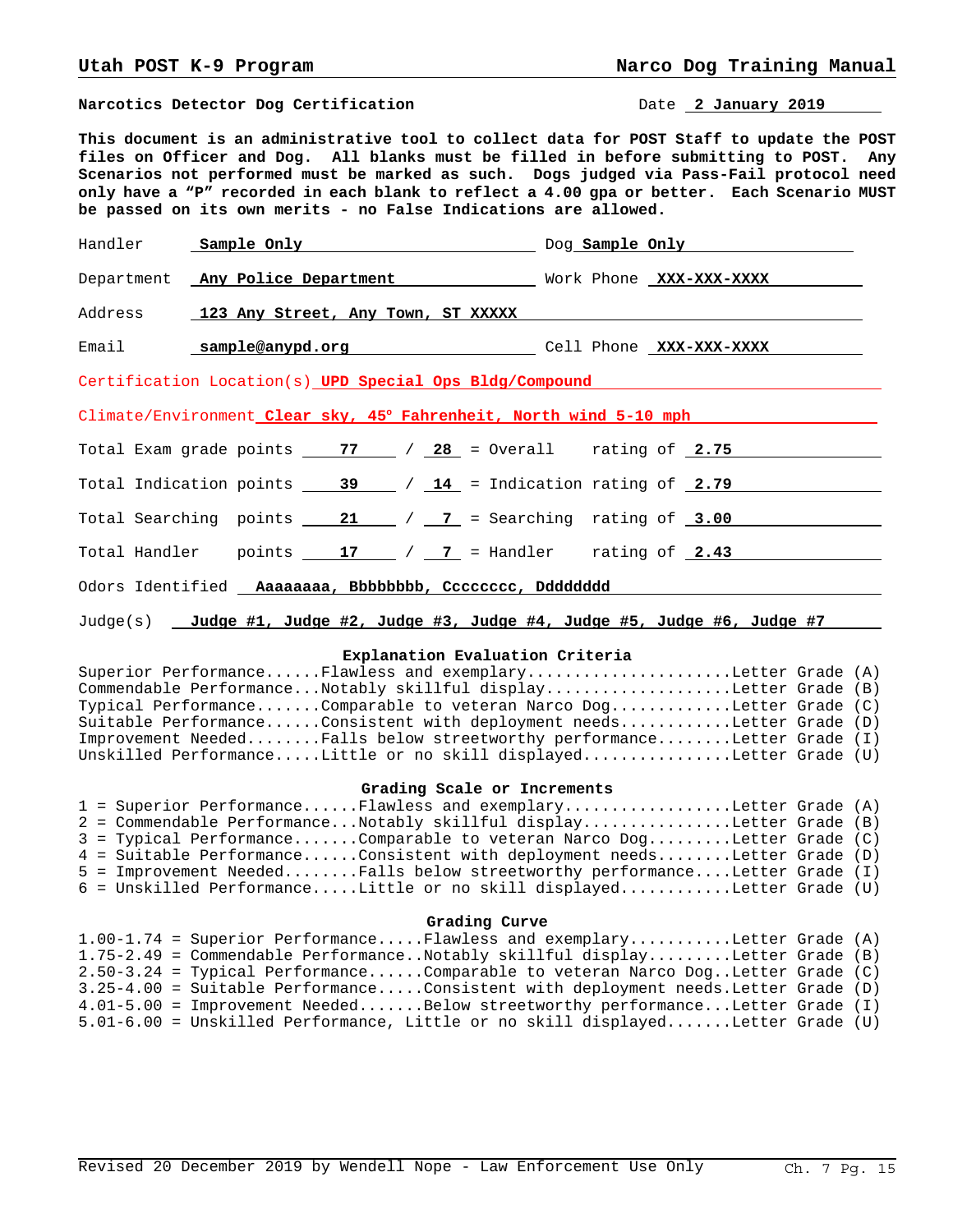|       | Narcotics Detector Dog Certification                                          |                                                                                                             | Date 2 January 2019                                                                                                                                                            |
|-------|-------------------------------------------------------------------------------|-------------------------------------------------------------------------------------------------------------|--------------------------------------------------------------------------------------------------------------------------------------------------------------------------------|
|       | Handler Sample Only                                                           |                                                                                                             | Sample Only<br>Dog                                                                                                                                                             |
| $1$ . | human clothing.<br>Skill<br>$3^{\circ}$<br>Searching<br>Indication<br>#1<br>3 | A diversion will also be placed within the search area.<br>Odor #1 Aaaaaaaa Intense, focused, fidgeting sit | Locate/Indicate two separate stashes of narcotics hidden among six (6) piles of<br>Comments (if any) Intense, focused, slight open mouth                                       |
|       | Indication<br>#2<br>$\mathbf{2}$                                              | Odor #2 Bbbbbbbb Intense focus at source                                                                    |                                                                                                                                                                                |
|       | Diversion <b>Pass</b> Fail                                                    | Type of Diversion Dog food kibble                                                                           |                                                                                                                                                                                |
|       | Handler Skill<br>3                                                            | Comments (if any) Efficient handling, observant                                                             |                                                                                                                                                                                |
|       | Judge #1<br>Name of Judge                                                     |                                                                                                             |                                                                                                                                                                                |
| 2.    | three (3) rooms.                                                              | A diversion will also be placed within the search area.                                                     | Locate/Indicate three (3) separate stashes of narcotics in a residence of at least                                                                                             |
|       | Searching Skill<br>$3^{\circ}$                                                |                                                                                                             | Comments (if any) Intense with slight hectic behavior                                                                                                                          |
|       | #1<br>$\overline{\mathbf{4}}$<br>Indication                                   | Odor #1 Cccccccc Strong alert with 4-5 second Sit                                                           |                                                                                                                                                                                |
|       | Indication<br>#2<br>2                                                         | Odor #2 Dddddddd Slight pause but hypnotic focus                                                            |                                                                                                                                                                                |
|       | Indication<br>#3<br>3                                                         | Odor #3 Bbbbbbbb Backed up 4' from source                                                                   |                                                                                                                                                                                |
|       | Diversion <b>Pass</b> Fail                                                    | Cutting Agent (Powdered Sugar) Sniffed and passed                                                           |                                                                                                                                                                                |
|       | Handler Skill<br>$\mathbf{2}$                                                 | Comments (if any) Noticed high alert shown from 20'                                                         |                                                                                                                                                                                |
|       | Judge #2<br>Name of Judge                                                     |                                                                                                             |                                                                                                                                                                                |
| 3.    |                                                                               |                                                                                                             | Locate/Indicate two (2) separate stashes of narcotics, one (1) exterior and one (1)<br>interior, of an automobile. A diversion of uncirculated currency will also be           |
|       |                                                                               |                                                                                                             | placed within the search area. The Dog shall be required to sniff the currency,                                                                                                |
|       |                                                                               | to determine if the Dog exhibits a neutral response to currency.                                            |                                                                                                                                                                                |
|       | Searching Skill _<br>3<br>$\mathbb{R}^n$                                      |                                                                                                             | Comments (if any) Slight open-mouth, slight using eyes                                                                                                                         |
|       | Indication<br>#1<br>1                                                         | Odor #1 Cccccccc Froze/Stared, Residual Odor Only                                                           |                                                                                                                                                                                |
|       | Indication<br>#2<br>4                                                         | Odor #2 Aaaaaaaa Indicated, broke, self-corrected                                                           |                                                                                                                                                                                |
|       | Diversion Pass Fail                                                           | Uncirculated Currency Sniffed intensely then passed                                                         |                                                                                                                                                                                |
|       | Handler Skill<br>3                                                            |                                                                                                             | Comments (if any) Proper voice tones, almost stumbled                                                                                                                          |
| 4.    | Name of Judge<br>$Judge$ #3                                                   |                                                                                                             | separate stashes of narcotics hidden in a business                                                                                                                             |
|       | Locate/Indicate two (2)<br>establishment or stockroom/storage facility.       |                                                                                                             |                                                                                                                                                                                |
|       | Searching Skill                                                               | 4 Comments (if any) Intense, focused, open-mouth                                                            |                                                                                                                                                                                |
|       | Indication<br>#1<br>2                                                         | Odor #1 Aaaaaaaa Immediate, focused, staring                                                                |                                                                                                                                                                                |
|       | #2<br>Indication<br>6                                                         |                                                                                                             | Odor #2 Bbbbbbbb Not found, Handler halted @ 20 mins                                                                                                                           |
|       | Handler Skill<br>$\overline{2}$<br>Name of Judge<br>Judge #4                  | Comments (if any) Skillful during dog fatigue                                                               |                                                                                                                                                                                |
| 5.    |                                                                               |                                                                                                             | Locate/Indicate two (2) separate stashes of narcotics hidden in a barn or in animal                                                                                            |
|       | stalls.                                                                       |                                                                                                             | For Utah POST certification, this exercise may be substituted with a                                                                                                           |
|       |                                                                               | scenario of comparable difficulty at the request of the Handler/Department.                                 |                                                                                                                                                                                |
|       |                                                                               |                                                                                                             | Searching Skill 3 Comments (if any) Steady, calm closed-mouth sniffing                                                                                                         |
|       | Indication<br>#1<br>3                                                         | Odor #1 Bbbbbbbb Slite pause then stable indication                                                         |                                                                                                                                                                                |
|       | Indication<br>#2<br>4                                                         |                                                                                                             | Odor #2 Cccccccc Paused, indicated, looked at Handler                                                                                                                          |
|       | Handler Skill<br>3<br>Name of Judge                                           |                                                                                                             | Comments (if any) Handled calmly throughout scenario                                                                                                                           |
| б.    | Judge #5                                                                      |                                                                                                             | Locate/Indicate two (2) separate stashes of narcotics hidden in a totally dark                                                                                                 |
|       |                                                                               | search area such as a cellar, bunker, etc. Only a flashlight may be used.                                   |                                                                                                                                                                                |
|       | Skill 3<br>Searching                                                          | Comments (if any) Slight rowdy but very intense                                                             |                                                                                                                                                                                |
|       | Indication<br>#1<br>$\mathbf{2}$                                              |                                                                                                             | Odor #1 _Dddddddd Fast & steadfast, glanced at Handler                                                                                                                         |
|       | Indication<br>#2<br>1                                                         |                                                                                                             | Odor #2 Exemplary, all elements displayed completely                                                                                                                           |
|       | Diversion Pass Fail                                                           |                                                                                                             | Packaging Matl (Celophane Baggies) Sniffed then passed                                                                                                                         |
|       | Handler Skill<br>$\mathbf{2}$                                                 | Comments (if any) Used light beam skillfully                                                                |                                                                                                                                                                                |
|       | Name of Judge<br>Judge #6                                                     |                                                                                                             |                                                                                                                                                                                |
| 7.    |                                                                               |                                                                                                             | Locate/Indicate one (1) stash of narcotics (1000 grams) buried in an 800yd <sup>2</sup><br>field/forest search area. For Utah POST certification, this may be substituted with |
|       |                                                                               | a scenario of comparable difficulty at the request of the Handler/Department.                               |                                                                                                                                                                                |
|       | Searching<br>Skill __                                                         | 2 Comments (if any) Substituted 200 school lockers                                                          |                                                                                                                                                                                |
|       | Indication<br>#1<br>$2^{\circ}$                                               | Odor #1 Aaaaaaaa Fast & Steady, glanced at Handler                                                          |                                                                                                                                                                                |
|       | Handler Skill<br>$\mathbf{2}$                                                 | Comments (if any) Very attuned to K-9's Alert                                                               |                                                                                                                                                                                |
|       | Name of Judge<br><u>Judge #7</u>                                              |                                                                                                             |                                                                                                                                                                                |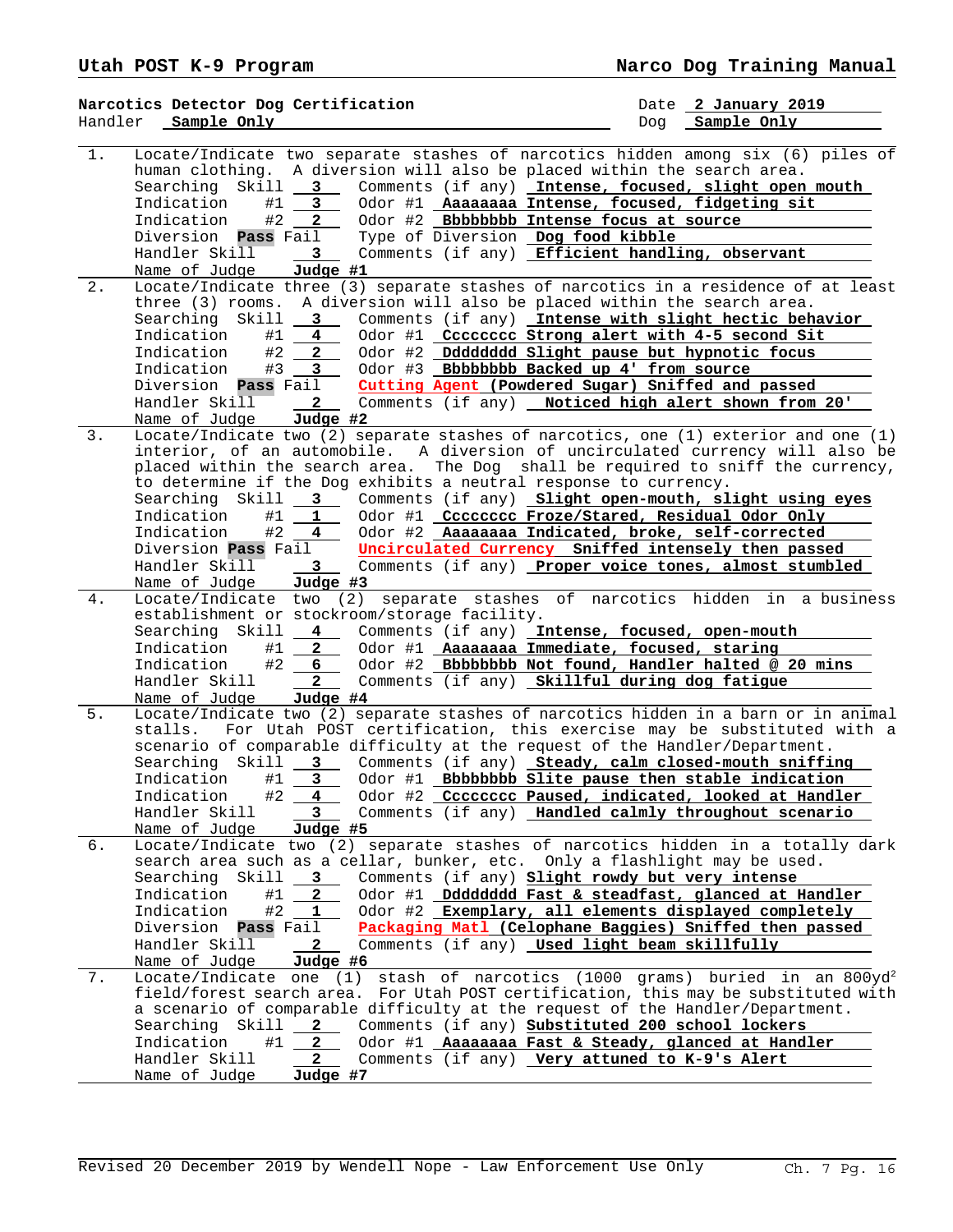**Narcotics Detector Dog Certification**  $D = D$  Date

**This document is an administrative tool to collect data for POST Staff to update the POST files on Officer and Dog. All blanks must be filled in before submitting to POST. Any Scenarios not performed must be marked as such. Dogs judged via Pass-Fail protocol need only have a "P" recorded in each blank to reflect a 4.00 gpa or better. Each Scenario MUST be passed on its own merits - no False Indications are allowed.**

| Handler                                                                                                                                                                                                                                                                                                                                                                                                                                                                                                                                                                                                                                            |  |
|----------------------------------------------------------------------------------------------------------------------------------------------------------------------------------------------------------------------------------------------------------------------------------------------------------------------------------------------------------------------------------------------------------------------------------------------------------------------------------------------------------------------------------------------------------------------------------------------------------------------------------------------------|--|
|                                                                                                                                                                                                                                                                                                                                                                                                                                                                                                                                                                                                                                                    |  |
| Address<br><u> 1980 - Jan Samuel Barbara, martin a shekara tsara 1980 a shekara tsara 1980 a shekara tsara 1980 a shekara 1</u>                                                                                                                                                                                                                                                                                                                                                                                                                                                                                                                    |  |
| Email                                                                                                                                                                                                                                                                                                                                                                                                                                                                                                                                                                                                                                              |  |
|                                                                                                                                                                                                                                                                                                                                                                                                                                                                                                                                                                                                                                                    |  |
|                                                                                                                                                                                                                                                                                                                                                                                                                                                                                                                                                                                                                                                    |  |
| Total Exam grade points $\begin{array}{c} \begin{array}{c} \end{array}$ / $\begin{array}{c} \end{array}$ = 0verall rating of $\begin{array}{c} \end{array}$                                                                                                                                                                                                                                                                                                                                                                                                                                                                                        |  |
|                                                                                                                                                                                                                                                                                                                                                                                                                                                                                                                                                                                                                                                    |  |
| Total Searching points $\frac{1}{\sqrt{1-\frac{1}{\sqrt{1-\frac{1}{\sqrt{1-\frac{1}{\sqrt{1-\frac{1}{\sqrt{1-\frac{1}{\sqrt{1-\frac{1}{\sqrt{1-\frac{1}{\sqrt{1-\frac{1}{\sqrt{1-\frac{1}{\sqrt{1-\frac{1}{\sqrt{1-\frac{1}{\sqrt{1-\frac{1}{\sqrt{1-\frac{1}{\sqrt{1-\frac{1}{\sqrt{1-\frac{1}{\sqrt{1-\frac{1}{\sqrt{1-\frac{1}{\sqrt{1-\frac{1}{\sqrt{1-\frac{1}{\sqrt{1-\frac{1}{\sqrt{1-\frac{1}{\sqrt{$                                                                                                                                                                                                                                      |  |
| Total Handler points ____________ / _____ = Handler rating of __________________                                                                                                                                                                                                                                                                                                                                                                                                                                                                                                                                                                   |  |
|                                                                                                                                                                                                                                                                                                                                                                                                                                                                                                                                                                                                                                                    |  |
| $\texttt{Judge(s)} \quad \textcolor{red}{\overbrace{\text{Judge(s)}} \quad \textcolor{red}{\overbrace{\text{Judge(s)}} \quad \textcolor{blue}{\overbrace{\text{Judge(s)}}}} \quad \textcolor{red}{\overbrace{\text{Judge(s)}} \quad \textcolor{blue}{\overbrace{\text{Jangle(s)}} \quad \textcolor{blue}{\overbrace{\text{Jangle(s)}} \quad \textcolor{blue}{\overbrace{\text{Jangle(s)}} \quad \textcolor{blue}{\overbrace{\text{Jangle(s)}} \quad \textcolor{blue}{\overbrace{\text{Jangle(s)}} \quad \textcolor{blue}{\overbrace{\text{Jangle(s)}} \quad \textcolor{blue}{\overbrace{\text{Jangle(s)}} \quad \textcolor{blue}{\overbrace{\text$ |  |

## **Explanation Evaluation Criteria**

Superior Performance......Flawless and exemplary......................Letter Grade (A) Commendable Performance...Notably skillful display.....................Letter Grade (B) Typical Performance.......Comparable to veteran Narco Dog.............Letter Grade (C) Suitable Performance......Consistent with deployment needs............Letter Grade (D) Improvement Needed........Falls below streetworthy performance........Letter Grade (I) Unskilled Performance.....Little or no skill displayed................Letter Grade (U)

#### **Grading Scale or Increments**

|  | 1 = Superior PerformanceFlawless and exemplaryLetter Grade (A)               |  |
|--|------------------------------------------------------------------------------|--|
|  | 2 = Commendable PerformanceNotably skillful displayLetter Grade (B)          |  |
|  | $3$ = Typical PerformanceComparable to veteran Narco DogLetter Grade (C)     |  |
|  | 4 = Suitable PerformanceConsistent with deployment needsLetter Grade (D)     |  |
|  | $5$ = Improvement NeededFalls below streetworthy performanceLetter Grade (I) |  |
|  | 6 = Unskilled PerformanceLittle or no skill displayedLetter Grade (U)        |  |

## **Grading Curve**

|  | $1.00-1.74$ = Superior PerformanceFlawless and exemplaryLetter Grade (A)             |  |
|--|--------------------------------------------------------------------------------------|--|
|  | 1.75-2.49 = Commendable PerformanceNotably skillful displayLetter Grade (B)          |  |
|  | $2.50-3.24$ = Typical PerformanceComparable to veteran Narco DogLetter Grade (C)     |  |
|  | $3.25-4.00$ = Suitable PerformanceConsistent with deployment needs. Letter Grade (D) |  |
|  | 4.01-5.00 = Improvement NeededBelow streetworthy performanceLetter Grade (I)         |  |
|  | 5.01-6.00 = Unskilled Performance, Little or no skill displayedLetter Grade (U)      |  |